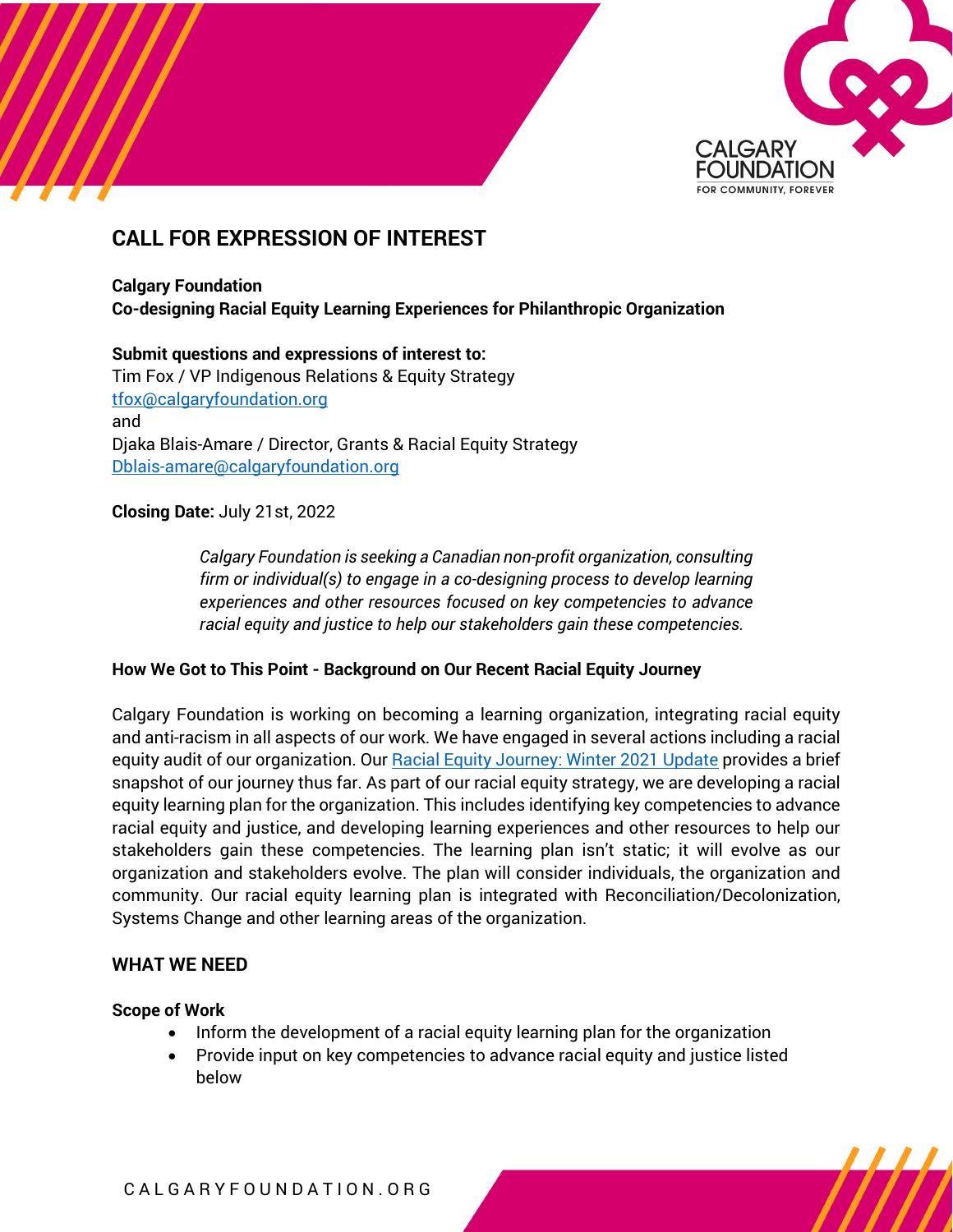• Co-design learning experiences and resources to help our stakeholders (staff, board, volunteers) gain these competencies

• Co-deliver, alongside designated CF staff, learning experiences for our stakeholders Please indicate which areas of the scope of work align with your strengths. We are open to a phased approach for this work and submissions addressing only part of the work.

### **The budget and timeline are negotiable.**

#### **Key Competencies to advance racial equity and justice**

We have identified the following key competencies and are open to input on this list.

- 
- Baseline Concepts Power & Privilege
	- White fragility (and getting passed that)
	- Class
	- Intersectionality (Racial equity lens intersecting with other lenses)
	- Anti-oppression
	- Unconscious bias  $-$  acknowledging bias
	- Micro-aggressions
	- Brave space principles / accountable space
	- Bystander experiences and how to navigate scenarios
- Canadian and Local Context • Local and Canadian context racial equity • Roots of inequality – history informing systemic racism that exists – History of Racism in Canada Local racialized communities, different perspectives on our Vital Priority areas – relationship building, position of learning and reciprocity Calgary Foundation Context • Identifying and acknowledging where the work of Calgary Foundation has perpetuated or reinforced systemic racism. Identify steps towards restitution/reparations. • How equity and anti-racism will permeate all the work of the foundation (finance and investment in particular) Other **• Space for healing (talk through trauma, lead to action that** may/may not have capacity to participate in)

#### **Who are we looking for?**

We will use the following criteria to select a consulting firm or individual(s) to conduct this work:

• Centering leadership and voices of Indigenous and racialized individuals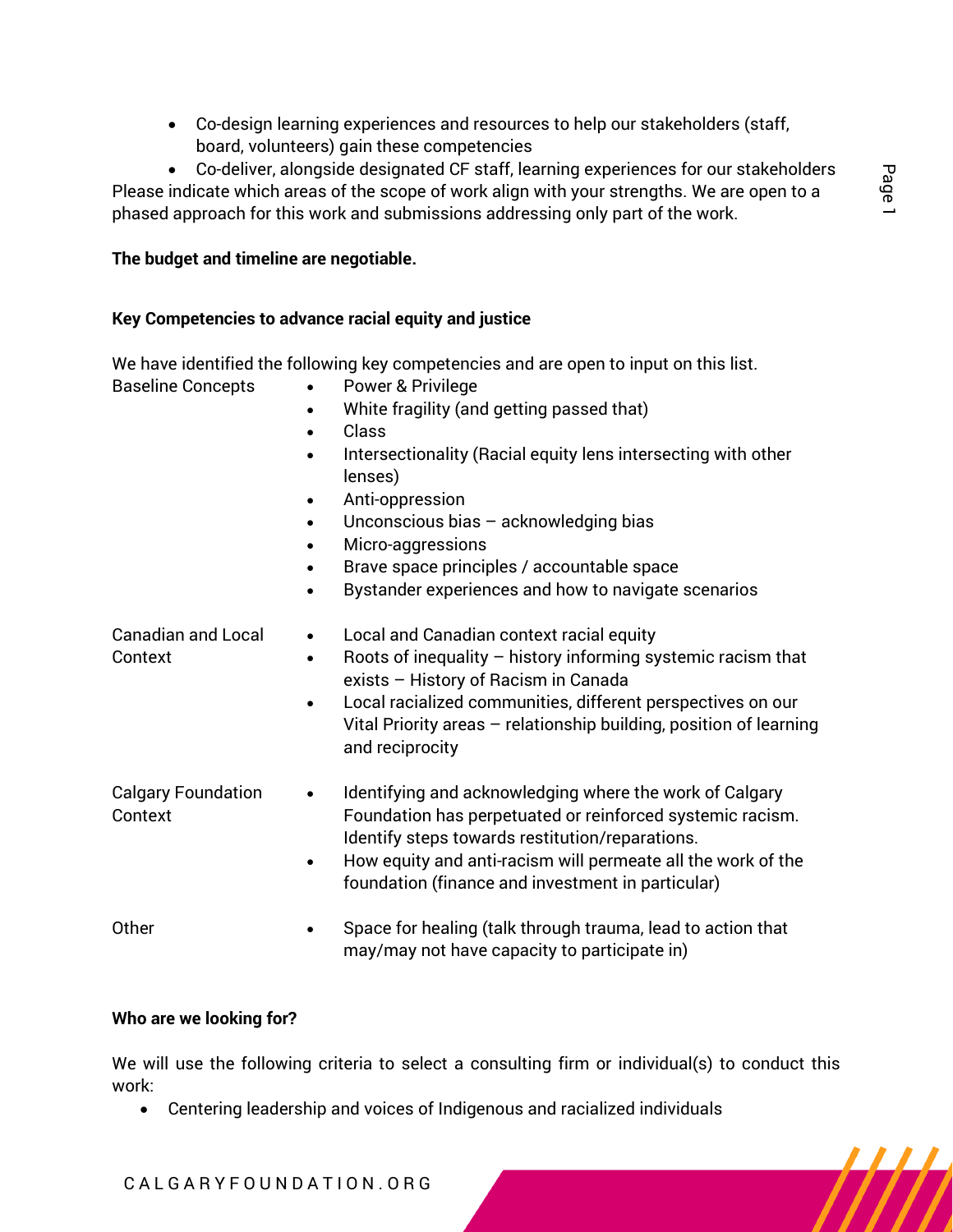- Willingness to co-design learning experiences and resources with the Calgary Foundation team
- Demonstrated commitment to operationalizing racial equity within your organization
- Experience undertaking equity audits, with a strong preference for racial equity audits
- Experience working with organizations going through culture transformation
- Understanding of the charitable sector in Calgary and area
- Shows willingness to learn everything they can about Calgary Foundation
- Approach grounded in decolonization, anti-racism and anti-oppression
- Proven experience engaging with community, especially Indigenous peoples, Black and other racialized communities, as well as grassroots initiatives
- Can demonstrate facilitation experience, drawing from complementary and innovative methodologies, working in online spaces such as Zoom
- Be comfortable addressing sensitive topics with humility, confidentiality and grace

We consider ourselves an equity employer and encourage all those who identify as Black, Indigenous, People of color, settler decent, or have other intersecting identities to consider this opportunity.

#### **Intellectual Property**

Our hope is for products/material developed and designed to be open to share and for knowledge mobilization that supports our systemic change process related to racial equity moving forward.

**Following submission of your expression of interest we will invite you for a conversation to determine a shortlist of candidates for our selection committee.**

# **HOW TO SUBMIT**

**Complete the attached form to submit your Expression of Interest:**

<https://forms.office.com/r/BT8eQW6byS>

**Deadline:** July 21st, 2022

**Submit questions to:**

Tim Fox / VP Indigenous Relations & Equity Strategy [tfox@calgaryfoundation.org](mailto:tfox@calgaryfoundation.org)

C A L G A R Y F O U N D A T I O N . O R G